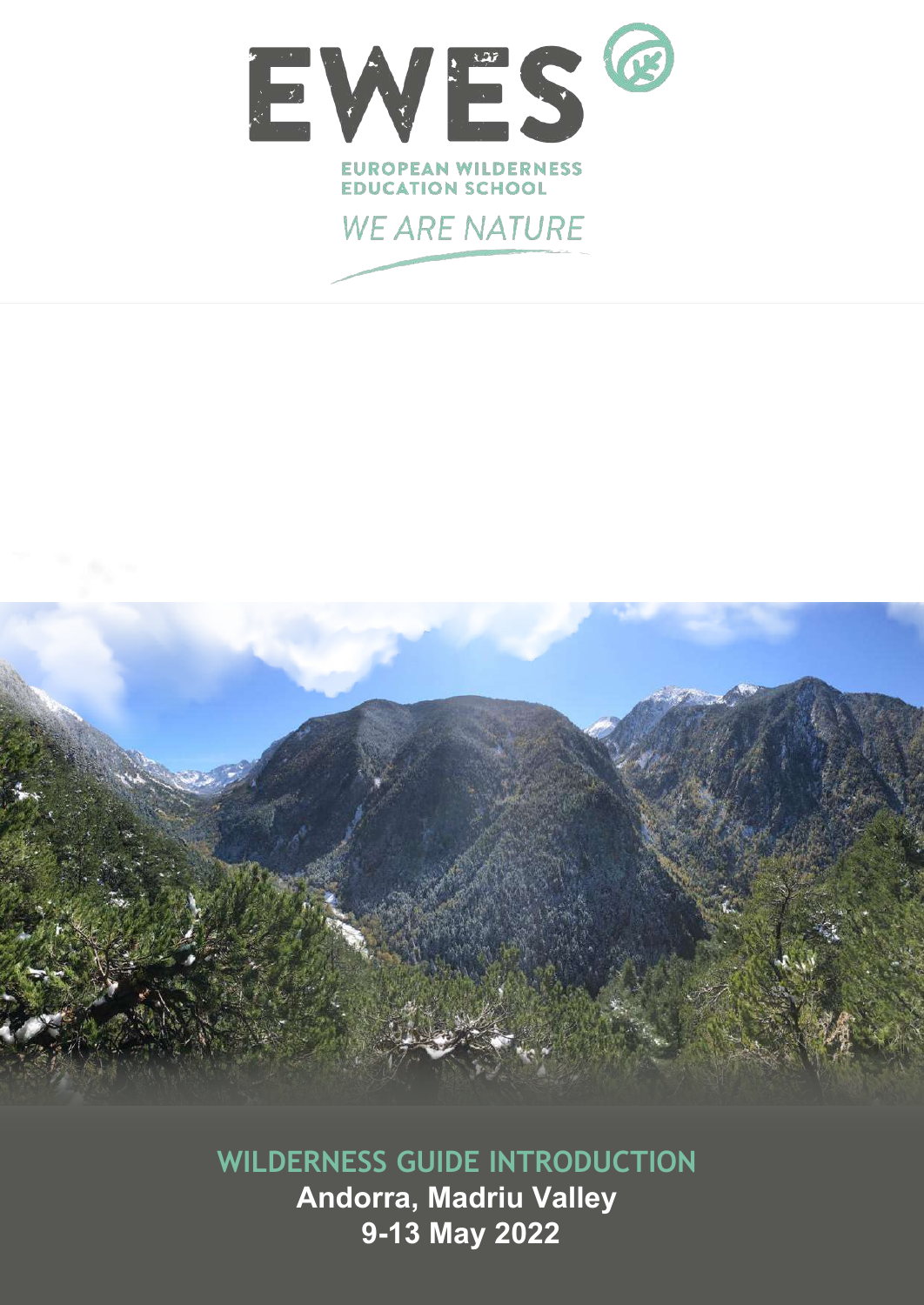



### **ADVANCED SURVIVAL EXPEDITION EXPERIENCE**

A one-week full **Wilderness Immersion** in the UNESCO protected are of Valle de Madriu. The week considered as a mini expedition starting with its preparation guided by the Go Prepared protocol. Risk management, Emergency Response Plan, route planning, equipment and nutrition are all part of this process supported by online classes and home study exercises.

During the field week, basic survival skills such as fire making, axe and knife use, shelter building and camp management are combined with personal development exercises that normally take place slightly outside of the participants comfort zone. Meditation, sensing, observation, wildlife tracking, group dynamics and group- and self-care are de fundaments of the learning journey. The week will end with a personal vision quest in which all the knowledge learned will have to be applied allowing the participants space for profound personal exploration and growth.

By combining the hard skills necessary in the wilderness with the soft skills needed to create memorable experiences for guests, this course offers you insights and training in wilderness expedition, survival practices, wildlife observation, interpretative guiding and hospitality, while also focusing on personal development and (re)connection with nature.

After successfully fulfilling this course you will receive an official certification of the European Wilderness Education School (EWES), a first step towards your way for the Wilderness Guide Certification Level 1 as certified by the Wilderness Guides Association (WGA).



02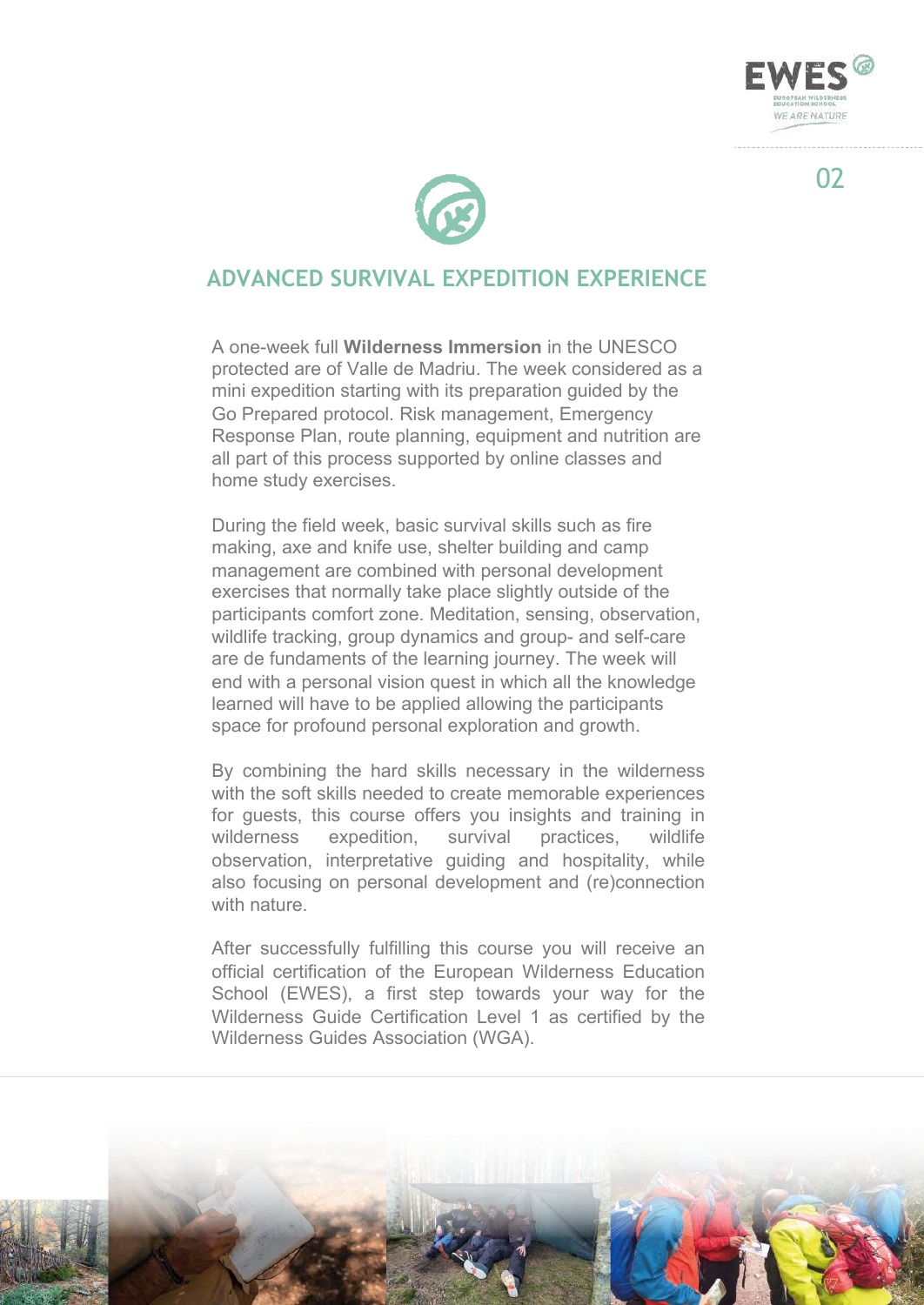



# **LEARNING OBJECTIVES**

- Awareness and consciousness on personal growth Natural leadership and self-care **02** Transmission of sustainable practices to minimize environmental impacts Being a key figure and communicator in social/culturally sensitive situations. Understanding of participant's behavior and apply leadership techniques efficiently in order to manage group dynamics **01 03 04 05**
- Plan, evaluate risks and execute multi day activities in wilderness areas **06**
- Survival and other outdoor skills relevant to specific environments **07**
- Skills and knowledge building necessary to deliver meaningful experiences around rewilding and wild nature in the iconic Bison Hillock in the Southern Carpathians, Romania **08**
- Push your comfort zone and deepen your own connection to nature **09**
- Full immersion in interpretive guiding, hospitality, wilderness experience and rewilding **10**





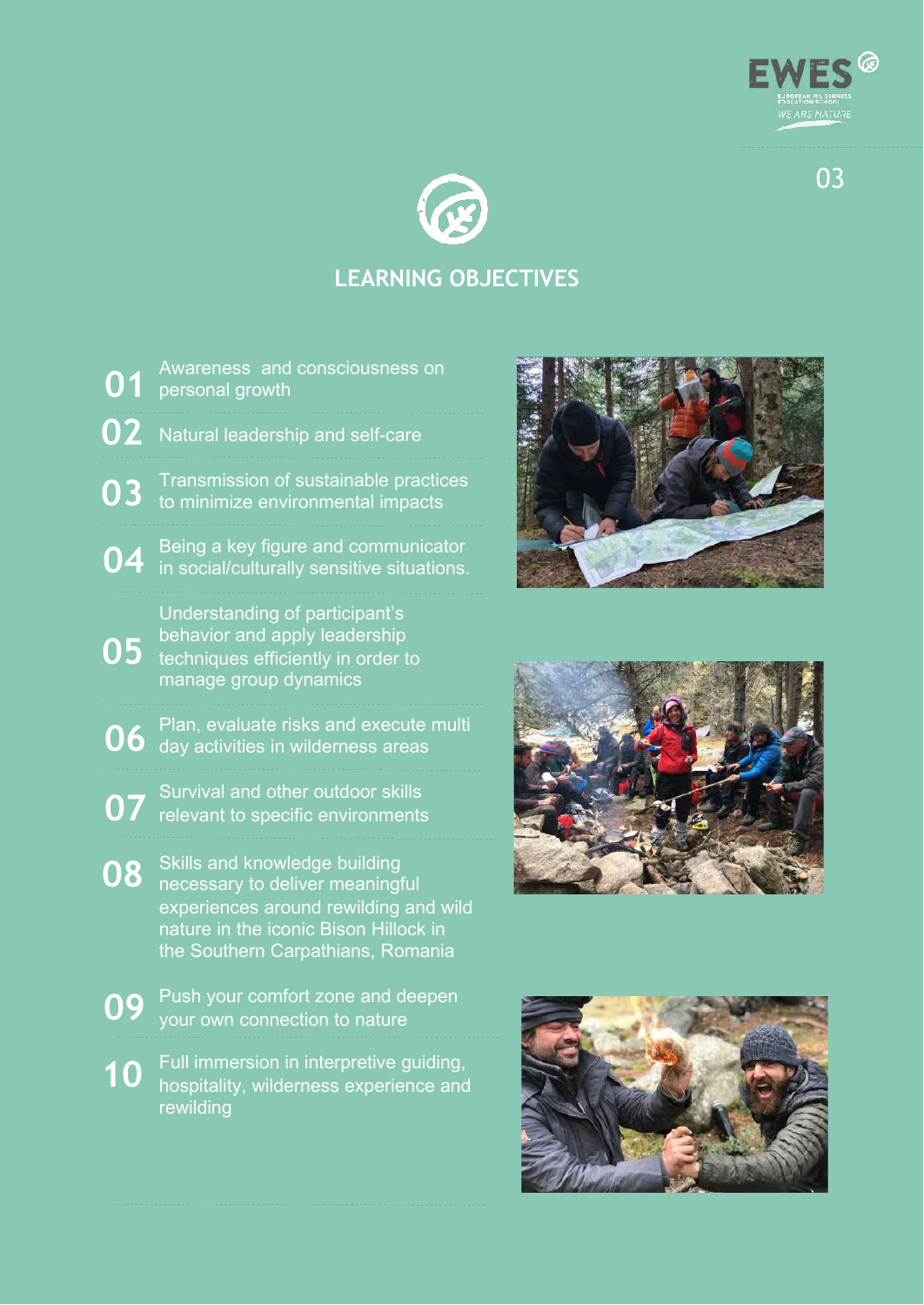



## **WHERE?**





## **COURSE DETAILS**



**Language of course:** English



**Minimum requirements:** Strong motivation, physically in shape, level B2 of English



**Minimum/maximum of participants:** 6/8



**Payment deadline:** 1 of March 2022



**Part 1. Online preparation :** First week of March 2022

**Part 2. Advanced Survial Expedition** 9-13 of May 2022l

**Part 3. Post online evaluation** Last week of May 2022



**Total Training Time:** hours online hours preparation hours presential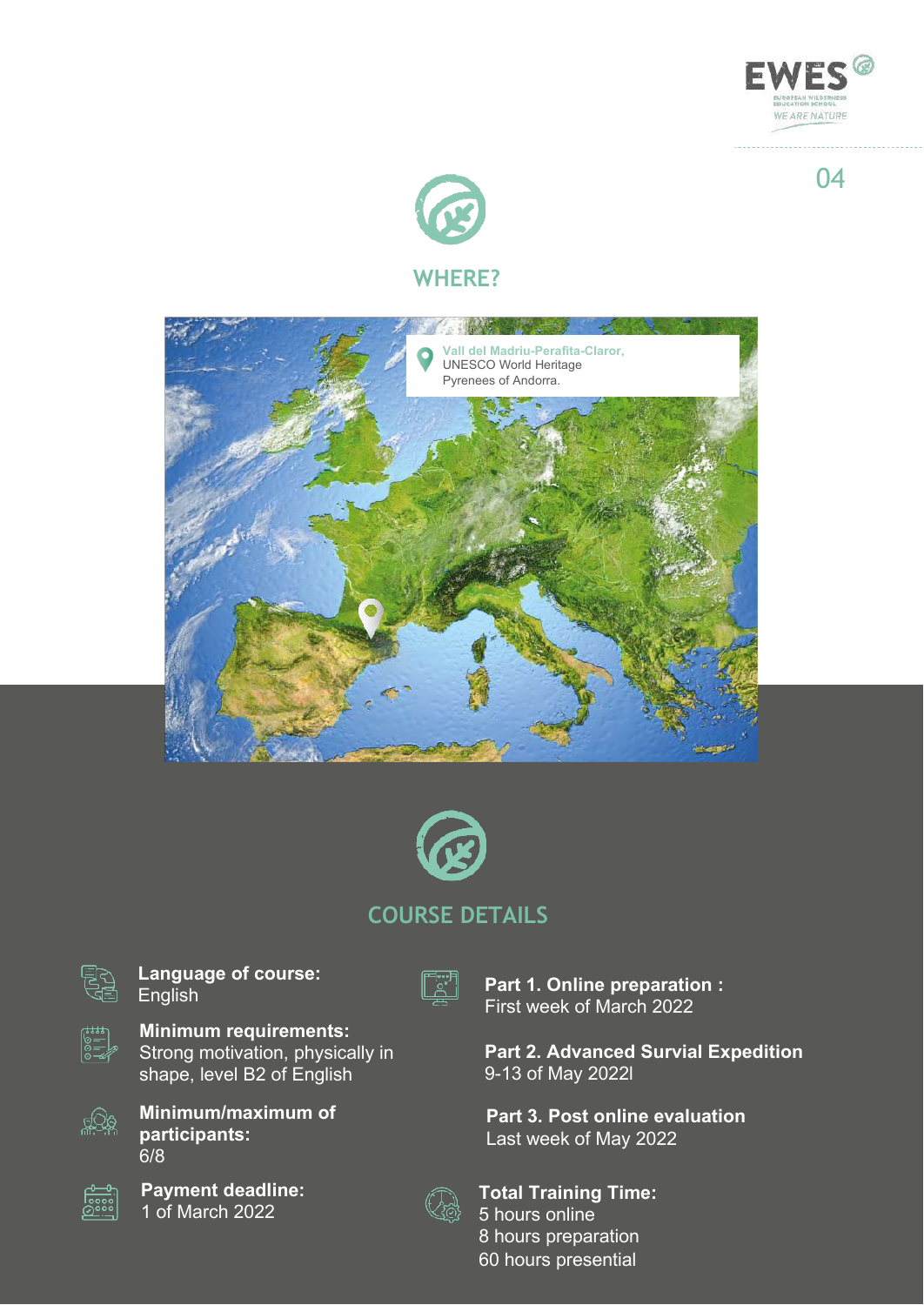



# **COURSE STRUCTURE**



# **Course fee:** €650 per person

#### **Services included:**

- 2 online preparational sessions
- 1 online post session
- 5 days/4 nights of training on site
- Permits for activities within in the natural protected area of Valley **Madriu**
- Group safety equipment
- Training material
- 1 EWES survival expert
- 1 EWES Instructor
- Accident insurance

#### **Excluded:**

- Personal equipment
- Personal expenses if any
- Transport to destination



#### **THE WILDERNESS GUIDE LEVEL 1 CERTIFICATION**

In order to obtain a WGA certification through EWES, in addition to this course a valid WAFA certificate is required. EWES will offer a 10 % discount to the participants of this course. After a 28 practical period you will be able to opt for the official WGA certification. For more information, please visit the website: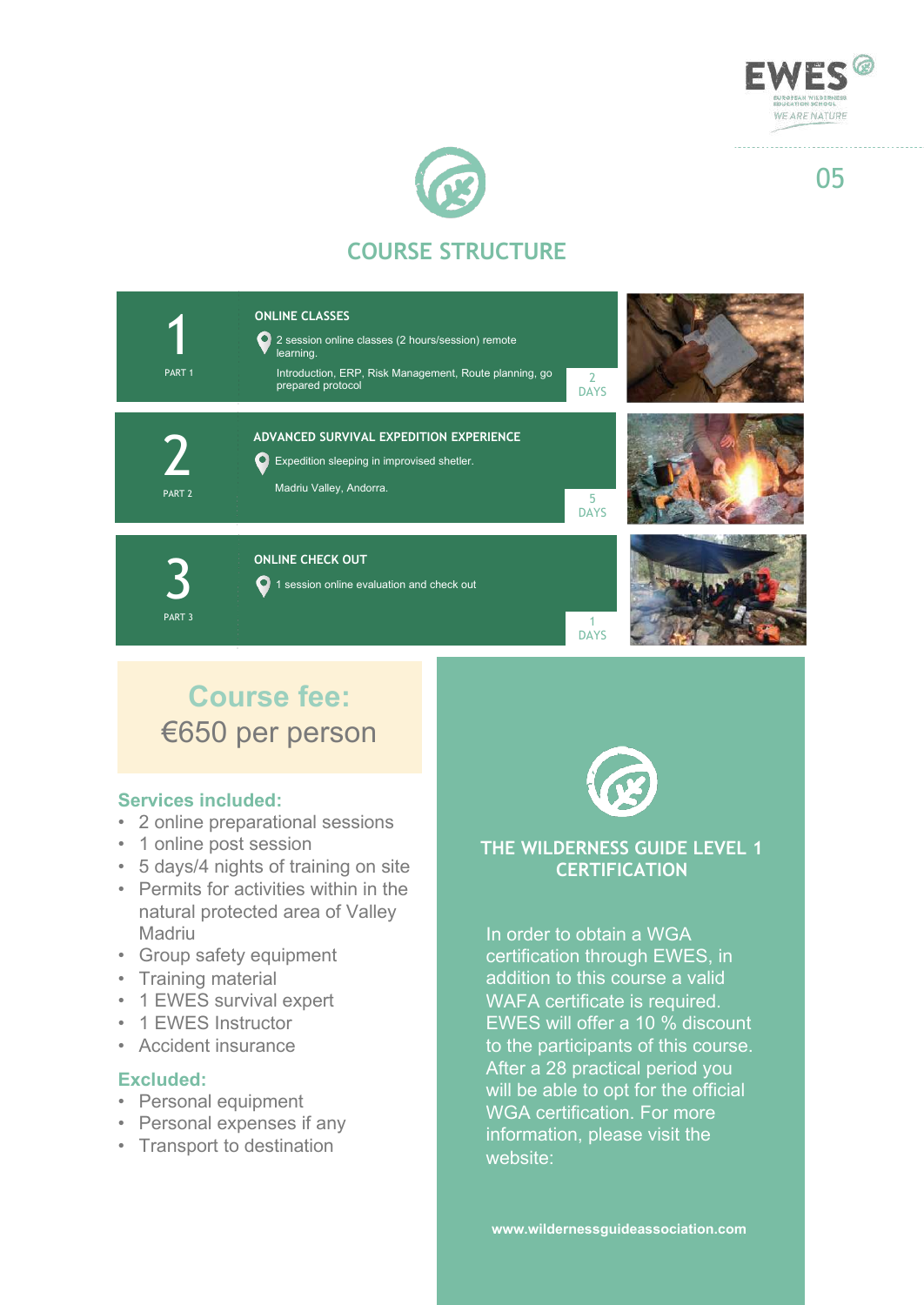



Creating experiences of **Being** and **learning** in nature

We believe all life on earth is connected. **We are one**. . . **we are nature**.

We are **co-creating** a world in which all beings are connected to everyone and everything.

We do this by creating experiences of **being and learning** in nature and inspiring to lead and live from that wisdom.

The experience of our guides and experts allow us to explore to the edge within a **caring and empowering environment** and the best safety standards framework.

After fifteen years **learning**, **growing and evolving EWES** has transformed into an intentional community of purpose driven, committed, passionate individuals who thrive in the knowledge, a continuous pursuit for genuine growth and evolution targeting **health**, **awareness**, and most of all joy for life.

Dare to join us on that wonderful journey. . .



Association EWES is a trainings institute certified by the Wilderness Guides Association (WGA) and accredited by the Institute of Profesional Education of La Pobla de Segur in Catalunya.

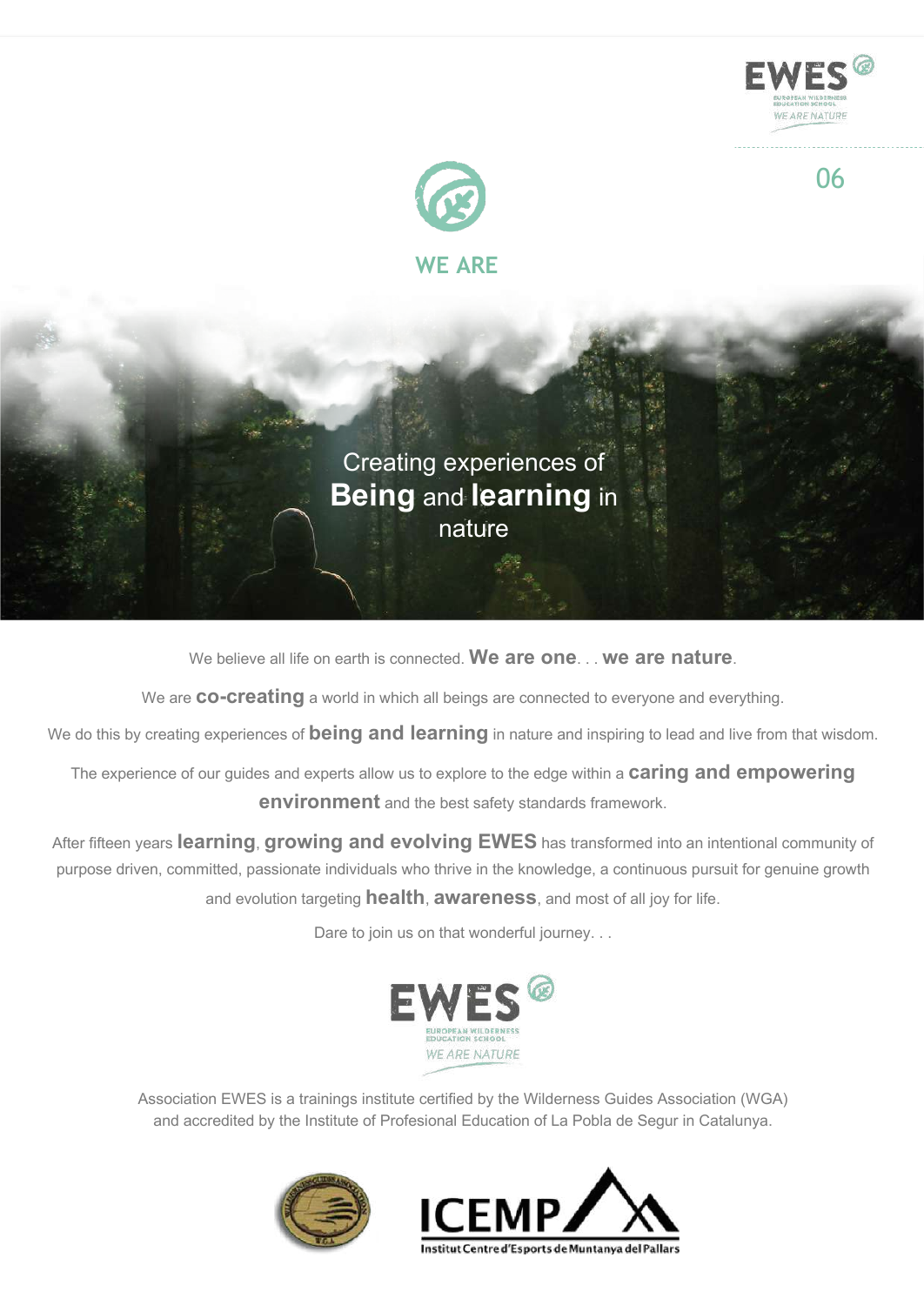



## **MEET THE INSTRUCTORS...**

#### **Bram von Blomberg, project coordinator**



Bram has worked as a wilderness and mountain guide since he was 17 years old. Involved in nature conservation and sustainable socioeconomic development projects from the Amazon to the Sonora desert in Mexico for the past 25 years. During his career he was responsible for the creation of several ecotourism agencies such as ProNature Travel in Mallorca, EspirituNature in Madrid and the Adventure & Nature department of PANGEA, Spain´s the largest start-up in the tourism industry. For the past 10 years he has been coordinator of the European Wilderness Education School (EWES). Bram is an International Mountain Leader (UIMLA), Wilderness Guide Desert level II (WGA) and has a Bsc Nature and Tropical Forest Management. He lives happily with his family and three daughters in a small town in the Guadarrama Mountains, near Madrid.

#### **Albert Villa, survival expert**

As a qualified Wilderness Guide and International Mountain Leader, Albert is one of the most experienced survival instructors of Spain. He lives in a tent far away from society so practicing survival is for him part of is personal daily life.

His very practical classes makes the most difficult task to look very easy! His direct and hands-on teachings help you to really own it and never forget what you learn, simplicity is his greatest force.

Albert has been teaching as an EWES instructor for the past 5 years after fulfilling the Wilderness Guides course himself in 2014.